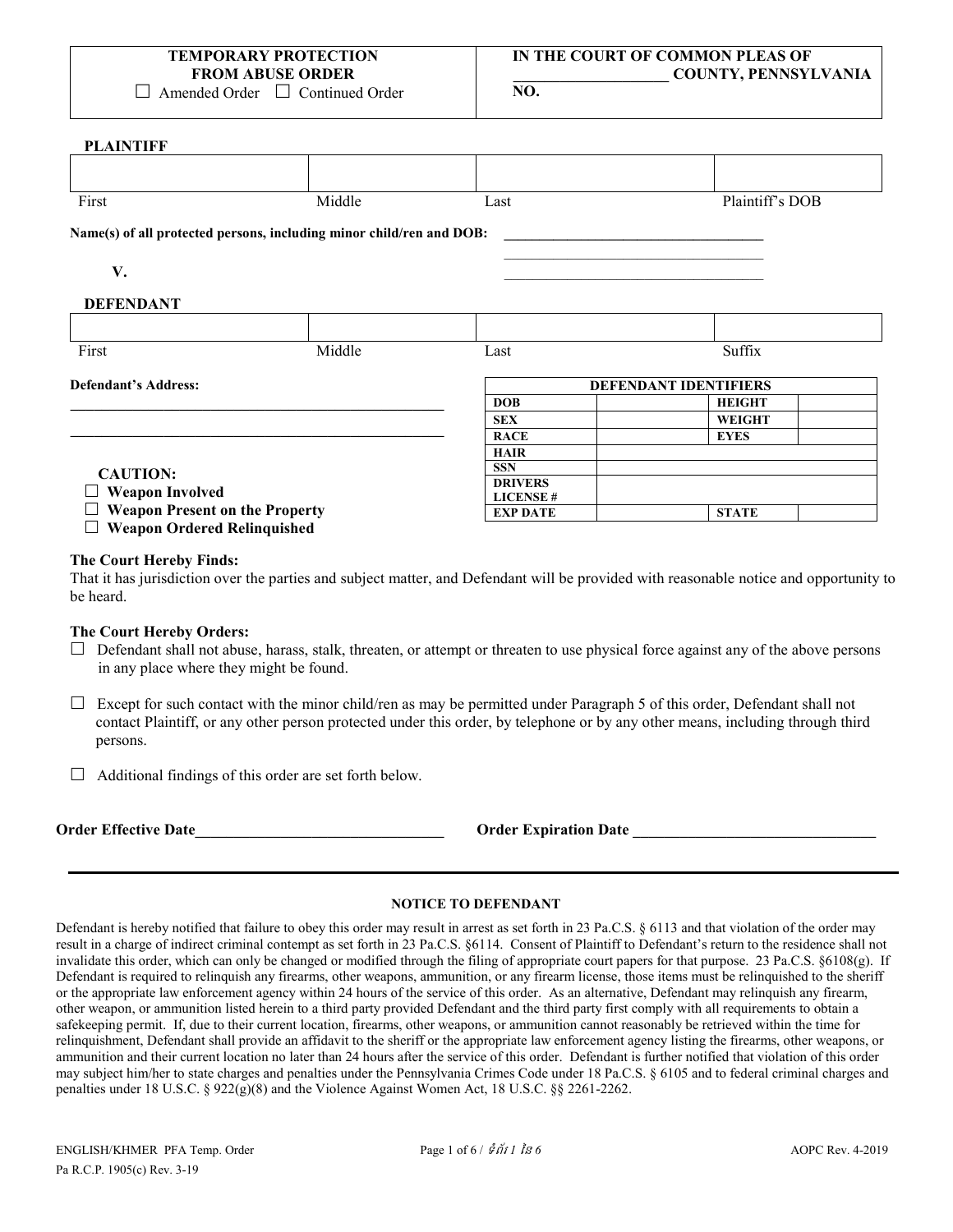# នៅក្នុងតុលាការបណ្តឹងទូទៅនៃខោនធឺ រដ្ឋផេនស៊ីលវ៉ានៀ

លេខ

# ដើមចោទ

| នាម | នាមកណ្តាល | គោត្តនាម | ថ្ងៃខែឆ្នាំកំណើត |
|-----|-----------|----------|------------------|
|     |           |          |                  |

## ចូររាយនាមជនទាំងអស់ដែលត្រូវការពារ រាប់ទាំងកុមារជាអនីតិជន និងថ្ងៃខែឆ្នាំកំណើត:-

# ទល់នឹង

# ចងចោទ

 $50080$ 

ថ្ងៃខែឆ្នាំដីកាមានប្រសិទ្ធិភាព

សហព័ន្ធ។

| នាម | $m$ $(5.50)$<br>11 Þ U<br><b>N</b> 1 | ی دی جو دھر<br>. | --- |
|-----|--------------------------------------|------------------|-----|

| អាសយដ្ឋានចុងចោទ:              | ចំណុចសម្គាល់ចុងចោទ |       |  |
|-------------------------------|--------------------|-------|--|
|                               | ថៃខែឆាំកំណើត       | កមស់  |  |
|                               | រភទ                | ទមន់  |  |
| ការប្រយ័ត្នប្រយែង             | ពជសាសន៍            | ភ្នែក |  |
| អាវុធពាក់ព័ន្ធ                | សក់                |       |  |
| អាវុធដែលមាននៅលើទ្រព្យសម្បត្តិ | លេខសនិសខសងម        |       |  |
|                               | ប័ណបើកបរលេខ        |       |  |
| អាវុធដែលស្នើសុំឲ្យលះបង់       | ថៃផតកំណត់          | វដ    |  |

| nnummmmmm                                                                                                                |
|--------------------------------------------------------------------------------------------------------------------------|
| ថាតុលាការមានយុត្តាធិការលើបណ្តាភាគី និងកម្មវត្ថុពាក្យបណ្តឹង ហើយចុងចោទត្រូវទទូលបានការជូនដំណឹងសមស្រប និងឱកាសទទូលបានសវនាការ។ |
| តុលាការបង្គាប់:                                                                                                          |

| $\Box$ ឲ្យចុងចោទមិនត្រូវរំលោភបំពាន យាយី ដើរឈ្លបតាម គំរាមជនខាងលើ ឬប៉ុនប៉ងឬគំរាមកំហែងប្រើកម្លាំងប្រឆាំងនៅទីកន្លែងដែលអាចជួបពួកគេ |  |  |  |
|-------------------------------------------------------------------------------------------------------------------------------|--|--|--|
| ទៅយោ                                                                                                                          |  |  |  |

- ទ្
- 

ការជូនដំណឹងចំពោះចុងចោទ

នេះអាចនាំឱ្យមានការទទួលខុសត្រវបទព្រហ្មទណ្ឌប្រមាថតុលាការដោយប្រយោលដូចបានចែងឡើងនៅក្នុងដែលអាចពិន័យជាប្រាក់រហូតដល់ \$1,000 និង/ឬទោសពន្ធនាគាររហូត ដល់ ៦ ខែ។ 23 Pa.C.S. §6114 ការយល់ព្រមពីដើមចោទឲ្យចុងចោទវិលត្រឡប់មកលំនៅដ្ឋានមិនត្រវធ្វើឲ្យដីកានេះអស់សុពលភាពនោះទេ ដែលអាចខ្លាស់ប្តូរ ឬកែប្រែ តាម រយ:ការដាក់ពាក្យសុំសមស្របទៅតុលាការ ដើម្បីគោលបំណងនោះ។ 23 Pa.C.S. §6108(g)។ បើចុងចោទត្រូវបានតម្រូវឲ្យលះបង់កាំភ្លើង អាវុធផ្សេងទៀត ឬគ្រាប់ ឬអាជ្ញា ប័ណ្ណកាំភ្លើង កាំភ្លើង អាវុធផ្សេងទៀត ឬគ្រាប់ទាំងនោះត្រវលះបង់ឲ្យអាជ្ញាសាលាឬទីភ្នាក់ងារប្រតិបត្តិការច្បាប់ត្រឹមត្រវក្នុងរយ:ពេល 24 ម៉ោង បន្ទាប់ពីបានទទួលដីកានេះ។ ក្នុង ដម្រើសផ្សេង អ្នកអាចលះបង់កាំភ្លើង អាវុធផ្សេងទៀត គ្រាប់ ឬអាជ្ញាប័ណ្ណកាំភ្លើងទៅឲ្យកាគីទីបីបាន ល្វាកណាចុងចោទ និងភាគីទីបីបំពេញបានតាមលក្ខខណ្ឌទាំងអស់ ដើម្បីទទួល បានលិខិតអនុញ្ញាតរក្សាអាវុធ ជាមុនសិន។ បើសិនជាដោយសារទីតាំងបច្ចុប្បន្ន កាំភ្លើង អាវុធផ្សេងទៀត ឬគ្រាប់មិនអាចយកមកលះបង់បាន នៅក្នុងរយ:ពេលសមស្រប អ្នកត្រវប្រគល់ លិខិតប្រកាសឲ្យអាជ្ញាសាលាដែលរាយបញ្ជីកាំភ្លើង អាវុធផ្សេងទៀត ឬគ្រាប់ និងទីតាំងបច្ចុប្បន្នរបស់វា ក្នុងរយៈពេលមិនលើសពី 24 ឡើយ បន្ទាប់ពីទទួលបានដីកានេះ។ សូមជូន ដំណឹងចុងចោទបន្ថែមទៀតថា ការរំលោភបំពានដីការនេះអាចបណ្តាលឲ្យចុងចោទទទួលរងការចោទប្រកាន់ និងទណ្ឌកម្ម តាមក្រមព្រហ្មទណ្ឌរបស់រដ្ឋជេនស៊ីវ៉ានៀនៅក្រោមក្រម 18 Pa.C.S. § 6105 និងការចោទប្រកាន់ឧក្រិដ្ឋជន និងទណ្ឌកម្មក្រោមច្បាប់ 18 ប.s.c. § 922(g) (8) និង ស្តីពីអំពើហិង្សាលើស្ត្រី 18 ប.s.c. §§2261–2262 នៃរដ្ឋ

សូមជូនដំណឹងចុងចោទថា ការខកខានមិនគោរពតាម ដីកាអាចបណ្តាលឲ្យមានការចាប់ខ្លួន ដូចមានចែងក្នុង 23 Pa.C.S. §6114 ហើយការរំលោភបំពានលើបញ្ហាទិញ

ថ្ងៃខែឆ្នាំដីកាផុតកំណត់ \_\_

- 
- 
- 
- 
- 
- 

| □  លើកលែងតែការទាក់ទងជាមួយនឹងកុមារជាអនីតិជន ដែលអាចអនុញ្ញាតតាមកថាខណ្ឌ 5 នៃដីកានេះ ចុងចោទមិនត្រវទាក់ទងដើមចោទ ឬជន |
|---------------------------------------------------------------------------------------------------------------|
| ណាមួយ ដែលត្រវបានការពារ តាមដីកានេះ តាមទូរស័ព្ទ ឬមធ្យោបាយដទៃទៀត រាប់ទាំងតាមរយ:ភាគីទីបីផងដែរ។                    |
| □ ការយល់ឃើញបន្ថែមនៃដីកានេះត្រូវបានចែង ដូចខាងក្រោម។                                                            |

| $\Box$ លើកលែងតែការទាក់ទងជាមួយនឹងកុមារជាអនីតិជន ដែលអាចអនុញ្ញាតតាមកថាខណ្ឌ s នៃដីកានេះ ចុងចោទមិនត្រវទាក់ទងដើមចោទ ឬជនដ |  |  |  |
|--------------------------------------------------------------------------------------------------------------------|--|--|--|
| ណាមួយ ដែលត្រវបានការពារ តាមដីកានេះ តាមទូរស័ព្ទ ឬមធ្យោបាយដទៃទៀត រាប់ទាំងតាមរយ:ភាគីទីបីផងដែរ។                         |  |  |  |

| $\Box$ លើកលែងតែការទាក់ទងជាមួយនឹងកុមារជាអនីតិជន ដែលអាចអនុញ្ញាតតាមកថាខណ្ឌ s នៃដីកានេះ ចុងចោទមិនត្រវទាក់ទងដើមចោទ ឬជន |  |
|-------------------------------------------------------------------------------------------------------------------|--|
| ណាមួយ ដែលត្រូវបានការពារ តាមដីកានេះ តាមទូរស័ព្ទ ឬមធ្យោបាយដទៃទៀត រាប់ទាំងតាមរយ:ភាគីទីបីផងដែរ។                       |  |

| $\Box$ លើកលែងតែការទាក់ទងជាមួយនឹងកុមារជាអនីតិជន ដែលអាចអនុញ្ញាតតាមកថាខណ្ឌ s នៃដីកានេះ ចុងចោទមិនត្រវទាក់ទងដើមចោទ ឬជនដ |
|--------------------------------------------------------------------------------------------------------------------|
| ណាមួយ ដែលត្រវបានការពារ តាមដីកានេះ តាមទូរស័ព្ទ ឬមធ្យោបាយដទៃទៀត រាប់ទាំងតាមរយ:ភាគីទីបីផងដែរ។                         |

| $\mathbf{v}_1 \cdot \mathbf{w}_2$                                                                                |
|------------------------------------------------------------------------------------------------------------------|
| $\Box$ លើកលែងតែការទាក់ទងជាមួយនឹងកុមារជាអនីតិជន ដែលអាចអនុញ្ញាតតាមកថាខណ្ឌ 5 នៃដីកានេះ ចុងចោទមិនត្រវទាក់ទងដើមចោទ ឬា |
| ណាមយ ដែលតេវបានការពារ តាមដីកានេះ តាមទរស័ព បមធេរាបាយដទៃទៀត រាប់ទាំងតាមរយ:ភាគីទីបីផងដែរ។                            |

| $\sim$ $\sim$ $\sim$ $\sim$                                                                                       |
|-------------------------------------------------------------------------------------------------------------------|
| $\Box$ លើកលែងតែការទាក់ទងជាមួយនឹងកុមារជាអនីតិជន ដែលអាចអនុញ្ញាតតាមកថាខណ្ឌ 5 នៃដីកានេះ ចុងចោទមិនត្រវទាក់ទងដើមចោទ ឬជន |
| ណាមយ ដែលត្រូវបានការពារ តាមដីកានេះ តាមទរស័ព បមធេរាបាយដទៃទៀត រាប់ទាំងតាមរយ:ភាគីទីបីផងដែរ។                           |

| $\Box$ លើកលែងតែការទាក់ទងជាមួយនឹងកុមារជាអនីតិជន ដែលអាចអនុញ្ញាតតាមកថាខណ្ឌ s នៃដីកានេះ ចុងចោទមិនត្រវទាក់ទងដើមចោទ ឬជន |  |
|-------------------------------------------------------------------------------------------------------------------|--|
| ណាមយ ដែលត្រូវបានការពារ តាមដីកានេះ តាមទរស័ព បមធេរាបាយដទៃទៀត រាប់ទាំងតាមរយ:ភាគីទីបីផងដែរ។                           |  |

| □   លើកលែងតែការទាក់ទងជាមួយនឹងកុមារជាអនីតិជន ដែលអាចអនុញ្ញាតតាមកថាខណ្ឌ 5 នៃដីកានេះ ចុងចោទមិនត្រវទាក់ទងដើមចោទ ឬជន |  |
|----------------------------------------------------------------------------------------------------------------|--|
| ណាមយ ដែលតេវបានការពារ តាមដីកានេះ តាមទូរស័ព បមធេរាបាយដទៃទៀត រាប់ទាំងតាមរយៈភាគីទីបីផងដែរ។                         |  |

| ر سی پی                                                                                                        |
|----------------------------------------------------------------------------------------------------------------|
| □   លើកលែងតែការទាក់ទងជាមួយនឹងកុមារជាអនីតិជន ដែលអាចអនុញ្ញាតតាមកថាខណ្ឌ 5 នៃដីកានេះ ចុងចោទមិនត្រវទាក់ទងដើមចោទ ឬជន |
| ា៣មួយ ដែលគេវិញនូការពារ តាមដីកានេះ តាមទូរស័ព មេច្ឆេលជាយដ្ឋទៃទៀត រាប់ទាំងតាមរយៈភាគីទីប្តឹងឯដែរ។                  |

| ទ្បេយ។                                                                                                             |  |
|--------------------------------------------------------------------------------------------------------------------|--|
| $\supset$ លើកលែងតែការទាក់ទងជាមួយនឹងកុមារជាអនីតិជន ដែលអាចអនុញ្ញាតតាមកថាខណ្ឌ 5 នៃដីកានេះ ចុងចោទមិនត្រវទាក់ទងដើមចោទ ឫ |  |
| $\label{eq:convergence} \text{nonlinear basis}$                                                                    |  |

| ម្សេយ។                                                                                                        |
|---------------------------------------------------------------------------------------------------------------|
| $\Box$ លើកលែងតែការទាក់ទងជាមួយនឹងកុមារជាអនីតិជន ដែលអាចអនុញ្ញាតតាមកថាខណ្ឌ s នៃដីកានេះ ចុងចោទមិនត្រវទាក់ទងដើមចោទ |
|                                                                                                               |

| း ေျပာ ၊                                                                                                      |  |
|---------------------------------------------------------------------------------------------------------------|--|
| ∃  លើកលែងតែការទាក់ទងជាមួយនឹងកុមារជាអនីតិជន ដែលអាចអនុញ្ញាតតាមកថាខណ្ឌ 5 នៃដីកានេះ ចុងចោទមិនត្រវទាក់ទងដើមចោទ ឬជរ |  |
| ាលាមយ ដែលគេវិលានការពារ តាមដីកានេះ តាមទូរស័ព បមពេលាយដូចទៀត រាប់ទាំងតាមរយៈភាគីទីបី៥ងដែរ។                        |  |

| $\mathbf{v}$ , and $\mathbf{v}$                                                                          |
|----------------------------------------------------------------------------------------------------------|
| □  លើកលែងតែការទាក់ទងជាមួយនឹងកុមារជាអនីតិជន ដែលអាចអនុញ្ញាតតាមកថាខណ្ឌ 5 នៃដីកានេះ ចុងចោទមិនត្រវទាក់ទងដើមចោ |
| ណាមយ ដែលត្រូវបានការពារ តាមដីកានេះ តាមទរស័ព បមធេរាបាយដទៃទៀត រាប់ទាំងតាមរយ:ភាគីទីបីផងដែរ។                  |

| ုပ္ျပပ္ ၂                                                                                                         |  |
|-------------------------------------------------------------------------------------------------------------------|--|
| $\Box$ លើកលែងតែការទាក់ទងជាមួយនឹងកុមារជាអនីតិជន ដែលអាចអនុញ្ញាតតាមកថាខណ្ឌ 5 នៃដីកានេះ ចុងចោទមិនត្រវទាក់ទងដើមចោទ ឬជន |  |
| ណាមយ ដែលតេវបានការពារ តាមដីកានេះ តាមទូរស័ព បមពេលាយដទៃទៀត រាប់ទាំងតាមរយៈភាគីទីបីផងដែរ។                              |  |

| ، سی ب                                                                                                   |
|----------------------------------------------------------------------------------------------------------|
| ⊐  លើកលែងតែការទាក់ទងជាមួយនឹងកុមារជាអនីតិជន ដែលអាចអនុញ្ញាតតាមកថាខណ្ឌ s នៃដីកានេះ ចុងចោទមិនត្រវទាក់ទងដើមចេ |
| ណាមួយ ដែលត្រវបានការពារ តាមដីកានេះ តាមទូរស័ព្ទ ឬមធ្យោបាយដទៃទៀត រាប់ទាំងតាមរយ:ភាគីទីបីផងដែរ។               |

| း ေျပာ ၊                                                                                                      |  |
|---------------------------------------------------------------------------------------------------------------|--|
| ⊐  លើកលែងតែការទាក់ទងជាមួយនឹងកុមារជាអនីតិជន ដែលអាចអនុញ្ញាតតាមកថាខណ្ឌ 5 នៃដីកានេះ ចុងចោទមិនត្រវទាក់ទងដើមចោទ ឬជន |  |
| ណាមយ ដែលគេវបានការពារ តាមដីកានេះ តាមទរស័ព បមធេរាបាយដទៃទៀត រាប់ទាំងតាមរយៈភាគីទីបីផងដែរ។                         |  |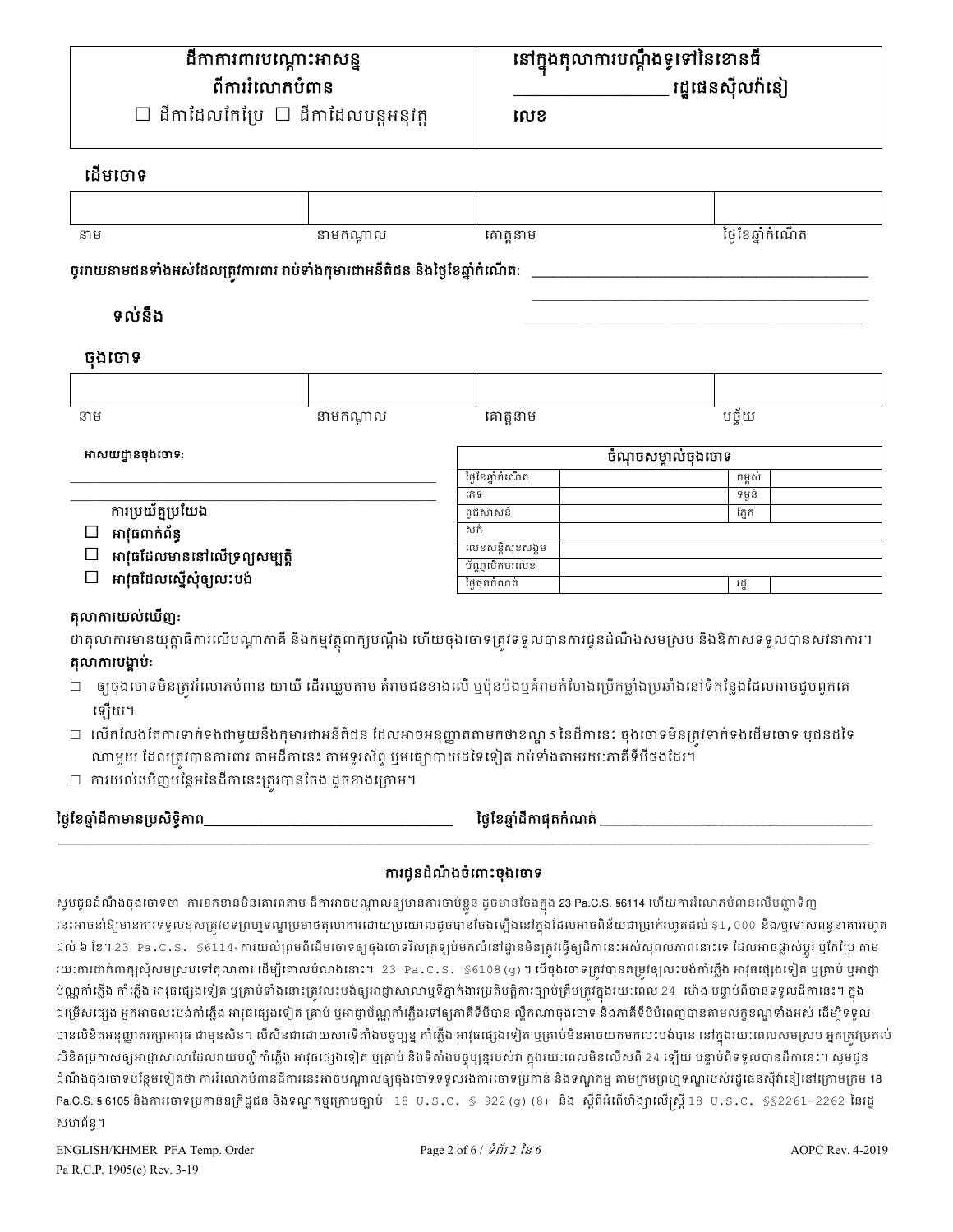AND NOW, this day of 20 upon consideration of the attached Petition for Protection from Abuse, the court hereby enters the following Temporary Order:

- $\Box$  Plaintiff's request for a Temporary Protection Order is **denied**.
- $\Box$  Plaintiff's request for a Temporary Protection Order is **granted**.
- $\Box$  1. Defendant shall not abuse, harass, stalk, threaten, or attempt or threaten to use physical force against any of the above persons in any place where they might be found
- $\Box$  2. Defendant is evicted and excluded from the residence at:

 $\mathcal{L}_\text{max}$  and  $\mathcal{L}_\text{max}$  and  $\mathcal{L}_\text{max}$  and  $\mathcal{L}_\text{max}$  and  $\mathcal{L}_\text{max}$ 

ហើយឥឡូវនេះ នៅថ្ងៃទី \_  $\begin{array}{c} \begin{array}{c} \dots \end{array} \end{array}$ បណ្តឹង ការពារពីការរំលោភបំពាន ដែលភ្ជាប់មកជាមួយ តុលាការសម្រេចចេញ ដីកាបណ្តោះអាសន្ន ដូចខាងក្រោម:

- $\Box$  សំណើរបស់ដើមចោទសុំដីកា ការពារបណ្តោះអាសន្នត្រូវបាន បដិេសធ។
- $\Box$  សំណើរបស់ដើមចោទសុំដីកាការពារបណ្តោះអាសន្នគ្រវបាន**សម្រេច ឲ្យ** តាមសំណើ។
- $\Box$  1. ចុងចោទមិនត្រវរំលោភបំពាន យាយី ដើរឈ្លបតាម គំរាម, ឬប៉ុនប៉ង ឬគំរាមកំហែងប្រើកម្លាំងប្រឆាំងជនខាង នៅទីកន្លែងដែលអាចជួបពួកគេ េឡយ។
- $\Box$  2. ចុងចោទត្រវបានបណ្តេញចេញ និងហាមឃាត់ពីលំនៅដ្ឋាន ស្ថិតនៅ:

\_\_\_\_\_\_\_\_\_\_\_\_\_\_\_\_\_\_\_\_\_\_\_\_\_\_\_\_\_\_\_\_\_\_\_\_\_\_\_\_\_\_\_\_\_\_\_\_\_\_\_

or any other permanent or temporary residence where Plaintiff or any other person protected under this order may live. Plaintiff is granted exclusive possession of the residence. Defendant shall have no right or privilege to enter or be present on the premises of Plaintiff or any other person protected under this order.

 $\Box$  3. Except for such contact with the minor child/ren as may be permitted under Paragraph 5 of this order, Defendant is prohibited from having ANY CONTACT with Plaintiff, or any other person protected under this order, either directly or indirectly, at any location, including but not limited to any contact at Plaintiff's school, business, or place of employment. Defendant is specifically ordered to stay away from the following locations for the duration of this order:

 $\Box$  4. Except for such contact with the minor child/ren as may be permitted under Paragraph 5 of this order, Defendant shall not contact plaintiff, or any other person protected under this order, by telephone or by any other means, including through third persons.

 $\mathcal{L}_\text{max} = \frac{1}{2} \sum_{i=1}^{n} \frac{1}{2} \sum_{i=1}^{n} \frac{1}{2} \sum_{i=1}^{n} \frac{1}{2} \sum_{i=1}^{n} \frac{1}{2} \sum_{i=1}^{n} \frac{1}{2} \sum_{i=1}^{n} \frac{1}{2} \sum_{i=1}^{n} \frac{1}{2} \sum_{i=1}^{n} \frac{1}{2} \sum_{i=1}^{n} \frac{1}{2} \sum_{i=1}^{n} \frac{1}{2} \sum_{i=1}^{n} \frac{1}{2} \sum_{i=1}^{n} \frac{1$  $\mathcal{L}_\mathcal{L}$  , which is a set of the set of the set of the set of the set of the set of the set of the set of the set of the set of the set of the set of the set of the set of the set of the set of the set of the set of

# **5. CUSTODY 5.** សិទិ�ឃុំ្រគង

 $\Box$  There is a current custody order as to the child/ren of the parties:

 $\mathcal{L}_\text{max}$  , and the set of the set of the set of the set of the set of the set of the set of the set of the set of the set of the set of the set of the set of the set of the set of the set of the set of the set of the *(county court and docket number)*

 $\mathcal{L}_\text{max}$  , and the set of the set of the set of the set of the set of the set of the set of the set of the set of the set of the set of the set of the set of the set of the set of the set of the set of the set of the

- $\Box$  THIS ORDER SHALL NOT SUPERSEDE THE CURRENT CUSTODY ORDER.
- $\Box$  THIS ORDER SUPERSEDES ANY PRIOR ORDER RELATING TO CHILD CUSTODY.

ឬ លំនៅដ្ឋានបណ្តោះអាសន្ន ឬអចិន្ត្រៃយ៍ដទៃទៀត ដែលដើមចោទ ឬ ជនផ្សេងទៀតដែលត្រូវបានការពារតាមដីកានេះ អាចរស់នៅ។ ដើមចោទ ទទួលបានការកាន់កាប់ផ្តាច់មុខលើលំនៅដ្ឋាន។ ចុងចោទពុំមានសិទិ្ ឬ បុព្វសិទិ្ធ ចូលទៅ ឬមានវត្តមានលើទីបរិវេណរបស់ដើមចោទ ឬជនផ្សេង េទៀតែដល្រត�វបានករពរ តមដីកេនះេឡយ។

 $\Box$  3. លើកលែងតែការទាក់ទងជាមួយនឹងកុមារជាអនីតិជន ដែលអាចអនុ ញ្ញាតតាមកថាខណ្ឌ 5 នៃដីកានេះ ចុងចោទត្រូវបានហាមឃាត់មិនឲ្យទាក់ ទងដើមចោទ ឬជនដទៃណាមួយ ដែលត្រូវបានការពារតាមដីការនេះ ទោះ ដោយផ្ទាល់ ឬប្រយោលក្តី នោទតាងណាក៏ដោយ ដែលរាបបញ្ចូលគ្មាន កម្រិតនូវសាលារៀន អាជីវកម្ម ឬទីកន្លែងការងាររបស់ដើមចោទ។ ចុង ចោទត្រូវបានបង្គាបឲ្យនោឆ្ងាយពទតាងដូចខាងក្រោម ក្នុងអឡុងរយ: េពលៃនដីកេនះ៖

\_\_\_\_\_\_\_\_\_\_\_\_\_\_\_\_\_\_\_\_\_\_\_\_\_\_\_\_\_\_\_\_\_\_\_\_\_\_\_\_\_\_\_\_\_\_\_\_  $\mathcal{L}_\text{max} = \{ \mathcal{L}_\text{max} \mid \mathcal{L}_\text{max} \}$ 

 $\Box$  4. េលើកលែងតែការទាក់ទងជាមួយនឹងកុមារជាអនីតិជន ដែលអាច អនុញ្ញាតតាមកថាខណ្ឌ 5 នៃដីកានេះ ចុងចោទមិនត្រវទាក់ទងដើមចោទ ឬ ជនដទៃណាមួយ ដែលត្រវបានការពារតាមដីកានេះ តាមទូរស័ព្ទ ឬ មេធ្យោបាយដៃទេទៀត រប់ទំងតមរយៈភាគីទីបីផងែដរ។

 $\Box$  បច្ចុប្បន្នមានដីកាសិទ្ធិឃុំគ្រង ទាក់ទិននឹងកូនរបស់បណ្តាភាគី:

 $\frac{1}{2}$  ,  $\frac{1}{2}$  ,  $\frac{1}{2}$  ,  $\frac{1}{2}$  ,  $\frac{1}{2}$  ,  $\frac{1}{2}$  ,  $\frac{1}{2}$  ,  $\frac{1}{2}$  ,  $\frac{1}{2}$  ,  $\frac{1}{2}$  ,  $\frac{1}{2}$  ,  $\frac{1}{2}$  ,  $\frac{1}{2}$  ,  $\frac{1}{2}$  ,  $\frac{1}{2}$  ,  $\frac{1}{2}$  ,  $\frac{1}{2}$  ,  $\frac{1}{2}$  ,  $\frac{1$ *(*តុលករេខនធីនិងេលខសំណុំេរឿង*)* 

- $\Box$  ដីកានេះមិនត្រូវលុបចោលដីកាសិទ្ធិឃុំគ្រងបច្ចុប្បន្នឡើយ។
- $\Box$  ដីកានេះលុបចោលដីកាពីមុន ទាក់ទិននឹងសិទ្ធិឃុំគ្រងកូន។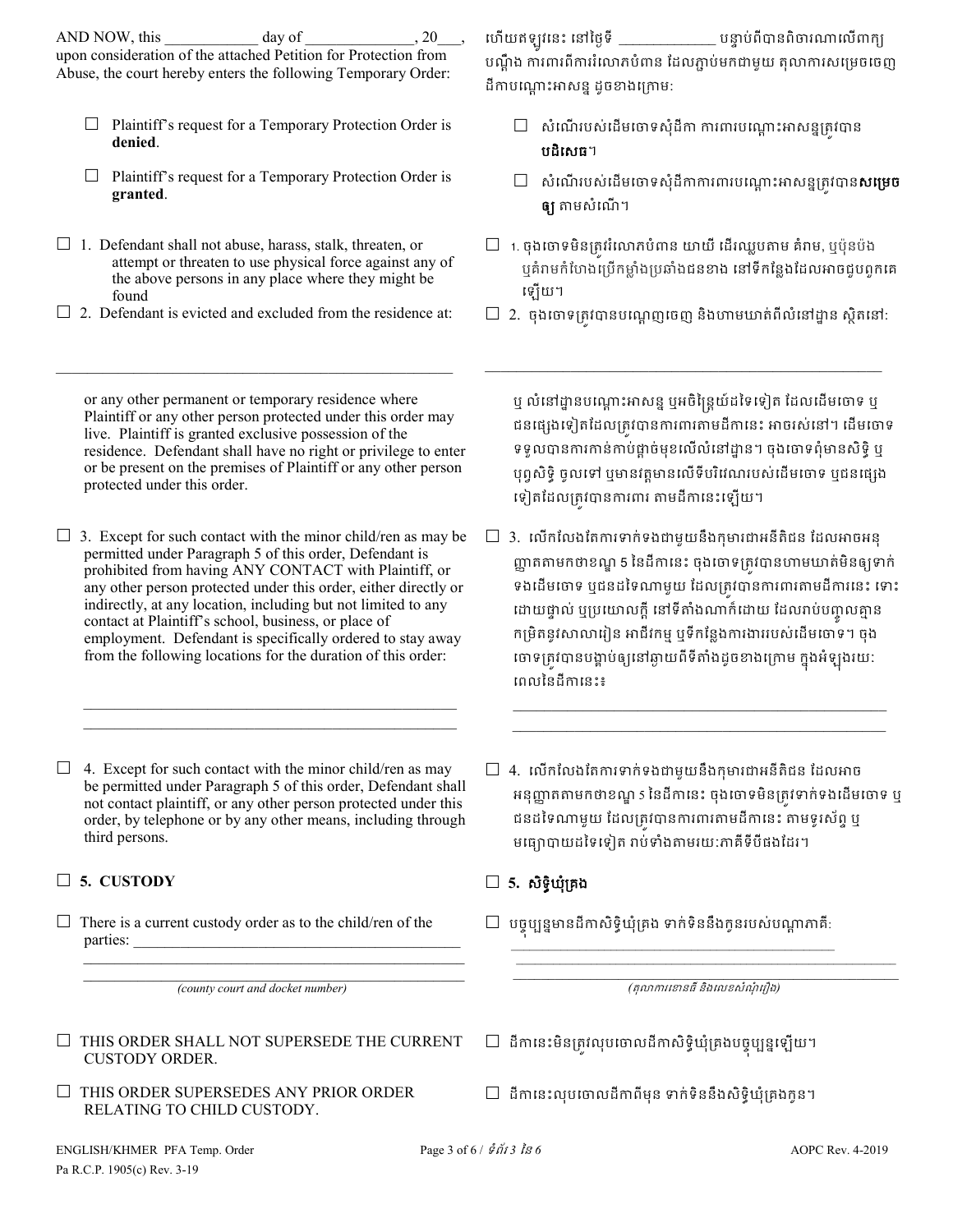$\Box$  Until the final hearing, all contact between Defendant and the child/ren shall be limited to the following:  $\mathcal{L}_\text{max} = \frac{1}{2} \sum_{i=1}^{n} \frac{1}{2} \sum_{i=1}^{n} \frac{1}{2} \sum_{i=1}^{n} \frac{1}{2} \sum_{i=1}^{n} \frac{1}{2} \sum_{i=1}^{n} \frac{1}{2} \sum_{i=1}^{n} \frac{1}{2} \sum_{i=1}^{n} \frac{1}{2} \sum_{i=1}^{n} \frac{1}{2} \sum_{i=1}^{n} \frac{1}{2} \sum_{i=1}^{n} \frac{1}{2} \sum_{i=1}^{n} \frac{1}{2} \sum_{i=1}^{n} \frac{1$ 

 $\mathcal{L}_\text{max}$  , and the set of the set of the set of the set of the set of the set of the set of the set of the set of the set of the set of the set of the set of the set of the set of the set of the set of the set of the  $\mathcal{L}_\text{max}$  , and the set of the set of the set of the set of the set of the set of the set of the set of the set of the set of the set of the set of the set of the set of the set of the set of the set of the set of the  $\mathcal{L}_\text{max}$  , and the set of the set of the set of the set of the set of the set of the set of the set of the set of the set of the set of the set of the set of the set of the set of the set of the set of the set of the

 $\Box$  Pending the outcome of the final hearing in this matter, Plaintiff is awarded temporary custody of the following minor child/ren:

 $\mathcal{L}_\mathcal{L}$  , and the set of the set of the set of the set of the set of the set of the set of the set of the set of the set of the set of the set of the set of the set of the set of the set of the set of the set of th  $\mathcal{L}_\mathcal{L}$  , which is a set of the set of the set of the set of the set of the set of the set of the set of the set of the set of the set of the set of the set of the set of the set of the set of the set of the set of  $\mathcal{L}_\text{max} = \frac{1}{2} \sum_{i=1}^{n} \frac{1}{2} \sum_{i=1}^{n} \frac{1}{2} \sum_{i=1}^{n} \frac{1}{2} \sum_{i=1}^{n} \frac{1}{2} \sum_{i=1}^{n} \frac{1}{2} \sum_{i=1}^{n} \frac{1}{2} \sum_{i=1}^{n} \frac{1}{2} \sum_{i=1}^{n} \frac{1}{2} \sum_{i=1}^{n} \frac{1}{2} \sum_{i=1}^{n} \frac{1}{2} \sum_{i=1}^{n} \frac{1}{2} \sum_{i=1}^{n} \frac{1$ 

The local law enforcement agency in the jurisdiction where the child/ren are located shall ensure that the child/ren are placed in the care and control of the Plaintiff in accordance with the terms of this order.

## **6. FIREARMS, OTHER WEAPONS, OR AMMUNITION RESTRICTIONS**

- $\Box$  Defendant is prohibited from possessing or acquiring any firearms for the duration of this order.
- $\Box$  Defendant shall relinquish to the sheriff or the appropriate law enforcement agency the following firearm licenses owned or possessed by the Defendant.

\_\_\_\_\_\_\_\_\_\_\_\_\_\_\_\_\_\_\_\_\_\_\_\_\_\_\_\_\_\_\_\_\_\_\_\_\_\_\_\_\_\_\_\_\_\_\_\_\_

 $\Box$  Defendant is directed to relinquish to the sheriff or the appropriate law enforcement agency any firearm, other weapon, or ammunition listed in Attachment A to Temporary Order, which is incorporated herein by reference, under Defendant's control or in Defendant's possession.

Defendant may relinquish any firearms, other weapons, or ammunition to the sheriff or the appropriate law enforcement agency. As an alternative, Defendant may relinquish firearms, other weapons, or ammunition to a third party provided Defendant and the third party first comply with all the requirements to obtain a safekeeping permit. Defendant must relinquish any firearm, other weapon, ammunition, or firearm license ordered to be relinquished no later than 24 hours after service of this order. If, due to their current location, firearms, other weapons, or ammunition cannot reasonably be retrieved within the time for relinquishment, Defendant shall provide to the sheriff or the appropriate law enforcement agency an affidavit listing the firearms, other weapons, or ammunition and their current location no later than 24 hours after the service of this order. Failure to timely relinquish any firearm, other weapon, ammunition, or any firearm license shall result in a violation of this order and may result in criminal conviction under the Uniform Firearms Act, 18 Pa.C.S. §6105.

 $\Box$  រហូតដល់ពេលសវនាការចុងក្រោយ ការទាក់ទងទាំងអស់រវាងចុងចោទ និងកុមារជាអនីតិជនត្រវកម្រិតត្រឹមចំណុចដូចខាងក្រោម: \_\_\_\_\_\_

 $\mathcal{L}_\text{max} = \mathcal{L}_\text{max} = \mathcal{L}_\text{max} = \mathcal{L}_\text{max} = \mathcal{L}_\text{max} = \mathcal{L}_\text{max} = \mathcal{L}_\text{max} = \mathcal{L}_\text{max} = \mathcal{L}_\text{max} = \mathcal{L}_\text{max} = \mathcal{L}_\text{max} = \mathcal{L}_\text{max} = \mathcal{L}_\text{max} = \mathcal{L}_\text{max} = \mathcal{L}_\text{max} = \mathcal{L}_\text{max} = \mathcal{L}_\text{max} = \mathcal{L}_\text{max} = \mathcal{$  $\mathcal{L}_\text{max} = \mathcal{L}_\text{max} = \mathcal{L}_\text{max} = \mathcal{L}_\text{max} = \mathcal{L}_\text{max} = \mathcal{L}_\text{max} = \mathcal{L}_\text{max} = \mathcal{L}_\text{max} = \mathcal{L}_\text{max} = \mathcal{L}_\text{max} = \mathcal{L}_\text{max} = \mathcal{L}_\text{max} = \mathcal{L}_\text{max} = \mathcal{L}_\text{max} = \mathcal{L}_\text{max} = \mathcal{L}_\text{max} = \mathcal{L}_\text{max} = \mathcal{L}_\text{max} = \mathcal{$  $\mathcal{L}_\text{max}$  and  $\mathcal{L}_\text{max}$  and  $\mathcal{L}_\text{max}$  and  $\mathcal{L}_\text{max}$  and  $\mathcal{L}_\text{max}$  $\frac{1}{2}$  ,  $\frac{1}{2}$  ,  $\frac{1}{2}$  ,  $\frac{1}{2}$  ,  $\frac{1}{2}$  ,  $\frac{1}{2}$  ,  $\frac{1}{2}$  ,  $\frac{1}{2}$  ,  $\frac{1}{2}$  ,  $\frac{1}{2}$  ,  $\frac{1}{2}$  ,  $\frac{1}{2}$  ,  $\frac{1}{2}$  ,  $\frac{1}{2}$  ,  $\frac{1}{2}$  ,  $\frac{1}{2}$  ,  $\frac{1}{2}$  ,  $\frac{1}{2}$  ,  $\frac{1$ 

 $\Box$  -ដោយរង់ចាំលទ្ធផលនៃសវនាការចុងក្រោយក្នុងរឿងក្តីនេះ ដើមចោទត្រូវ បានសេ្រមចឲ្យឃុំ្រគងកុមារជាអនីតិជន ដូចខងេ្រកម:

\_\_\_\_\_\_\_\_\_\_\_\_\_\_\_\_\_\_\_\_\_\_\_\_\_\_\_\_\_\_\_\_\_\_\_\_\_\_\_\_\_\_\_\_\_\_ \_\_\_\_\_\_\_\_\_\_\_\_\_\_\_\_\_\_\_\_\_\_\_\_\_\_\_\_\_\_\_\_\_\_\_\_\_\_\_\_\_\_\_\_\_\_ \_\_\_\_\_\_\_\_\_\_\_\_\_\_\_\_\_\_\_\_\_\_\_\_\_\_\_\_\_\_\_\_\_\_\_\_\_\_\_\_\_\_\_\_\_\_

ភ្នាក់ងារអនុវត្តច្បាប់ក្នុងស្រុក នៅក្នុងយុត្តាធិការ ដែលកុមារស្ថិតនៅ ត្រូវធានាថា កុមារស្ថតក្នុងការថេរក្សា នងគ្រប់គ្រងរបស់ដេមថោទ អនុលោមតាមលក្ខខណ្ឌ ៃនដីកេនះ។

# $\Box$  6. ការកំហិតលើកាំភ្លើង អាវុធផ្សេងទៀត ឬ គ្រាប់

Check all that apply: ចូរគូស្របអប់ទំងអស់ ែដលពក់ព័ន�:

- $\Box$  ចុងចោទត្រូវបានហាមឃាត់មិនឲ្យកាន់កាប់ ឬទិញយកកាំភ្លើង ក្នុងអំឡុង រយៈេពលៃនដីកេនះេឡយ។
- $\Box$  ចុងចោទត្រូវលះបង់អាវុធ ឬទីភ្នាក់ងារអនុវត្តច្បាប់សមរម្យ ដូចខាងក្រោមដែលចុងចោទជាម្ចាស់ ឬកាន់កាប់ ទៅឲ្យអាជ្ញាសាលា។
- $\Box$  ចុងចោទត្រវបានបញ្ហាឲ្យលះបង់កាំភ្លើង ឬទីភ្នាក់ងារអនុវត្តច្បាប់សមរម្យ អាវុធផ្សេងទៀត ឬគ្រាប់ដែលរាយបញ្ចក្នុងឧបសម្ពន្ធ ក នេដកាបណ្តោះ អាសន្ននេះ ដេលបានយោងដាកបញ្ចូលក្នុងដកានេះ ក្រោមការត្រូតត្រា របស់ចុងចោទ ឬក្នុងការកាន់កាប់របស់ជនជាប់ចោទ។

\_\_\_\_\_\_\_\_\_\_\_\_\_\_\_\_\_\_\_\_\_\_\_\_\_\_\_\_\_\_\_\_\_\_\_\_\_\_\_\_\_\_\_\_\_\_\_\_\_\_\_\_\_\_\_\_\_\_\_\_

ចុងចោទអាចលះបង់កាំភ្លើង អាវុធផ្សេងទៀត ឬគ្រាប់ទៅឲ្យអាជ្ញាសាលា ឬទភ្នាក់ងារអនុវត្តច្បាប់សមរម្យ។ ក្នុងជម្រេសផ្សេងមួយ ចុងចោទអាចលះបង កាំភ្លើង អាវុធផ្សេងទៀត ឬគ្រាប់ទៅឲ្យភាគីទីបីបាន ល្ខឹកណាចុងចោទ និងភាគីទីបីបំពេញបានតាមលក្ខខណ្ឌទាំងអស់ ដើម្បីទទួលបានលិខិតអនុញ្ញាត រក្សាអាវុធ ជាមុនសិន។ ចុងចោទត្រវលះបង់កាំភ្លើង អាវុធផ្សេងទៀត និងគ្រាប់ ឬអាជ្ញាបណ្ណកាភ្លេង តាមការបង្គាប់ក្នុងដីកានេះ ក្នុងរយ:ពេលមិនលេសពី 24 មោងឡេយ បន្ទាប់ពទទួលបានដីកានេះ។ បេសនិជាដោយសារទីតាំងបច្ចុប្បន្ន ការភ្លង អាវុធផ្សេងទៀត ឬគ្រាប់មិនអាចយកមកលះបង់បាន នៅក្នុងរយៈពេល សមស្រប ចុងចោទត្រវប្រគល់លិខិតប្រកាសឲ្យអាជ្ញាសាលា ឬទីភ្នាក់ងារអនុវត្ត ច្បាប់សមរម្យ ដេលវាយបញ្ជូការភ្លង អាវុធផ្សេងទៀត ឬគ្រាប់ និងទីតាំងបច្ចុប្បន្ន របស់វា ក្នុងរយៈពេលមិនលេសពី 24 ម៉ោងឡេយ បន្ទាប់ពីទទួលបានដីកានេះ។ ការខកខានមិនលះបង់កាំភ្លើង អាវុធផ្សេងទៀត គ្រាប់ ឬអាជ្ញាប័ណ្ណកាំភ្លើងជា ការល្មើសលើដីការនេះ ហើយអាចបណ្ដាលឲ្យមានការផ្តន្ទាទោសព្រហ្មទណ្ឌ េ្រកមច្បោប់ Uniform Firearms Act, 18 Pa.C.S. §6105។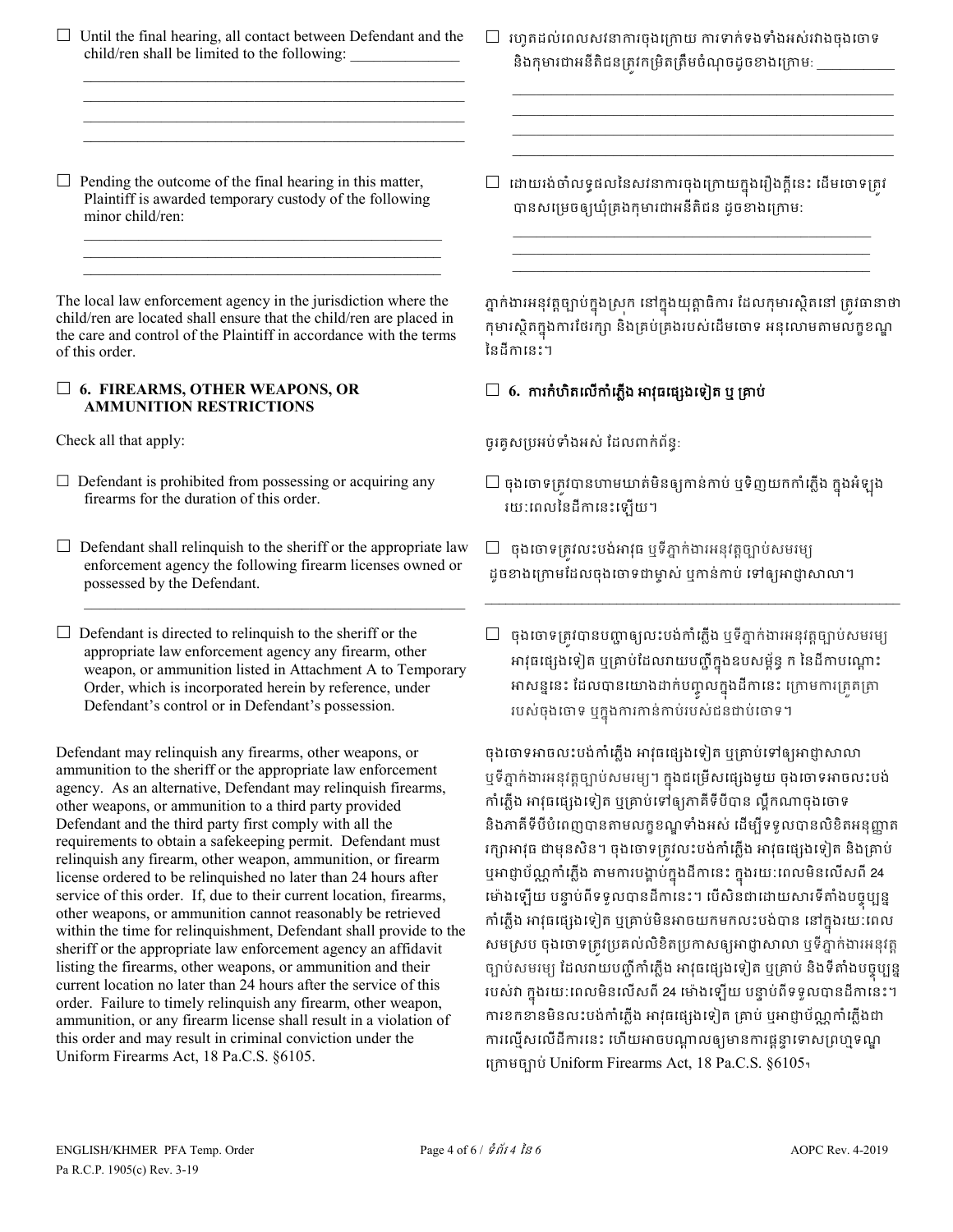|  |  | $\Box$ 7. The following additional relief is granted: |  |
|--|--|-------------------------------------------------------|--|
|  |  |                                                       |  |

 $\Box$  Defendant is prohibited from stalking, as defined in 18 Pa.C.S. §2709.1, or harassing, as defined in 18 Pa.C.S. §2709, the following family and household members of Plaintiff.

 $\Box$  7. ដំណោះស្រាយបន្ថែមខាងក្រោម ត្រវបានសម្រេចឲ្យ:

 $\Box$  ចុងចោទត្រវបានហាមឃាត់មិនឲ្យដើរឈ្លបតាម ដូចកំណត់និយមន័យ ក្នុង 18 Pa.C.S. §2709.1 ឬយាយី ដូចកំណត់និយមន័យក្នុង 18 Pa.C.S.  $§2709$  សមាជិកគ្រសាររបស់ដើមចោទ ដូចខាងក្រោម ។

| Name $/$ $m\eta$ : | Address (optional) / អាសយដ្ឋាន (ជាជម្រើស) | Relationship to Plaintiff /<br>ទំនាក់ទំនងជាមួយនឹងដើមចោទ |
|--------------------|-------------------------------------------|---------------------------------------------------------|
|                    |                                           |                                                         |
|                    |                                           |                                                         |
|                    |                                           |                                                         |
|                    |                                           |                                                         |

 $\Box$  Other relief:

 $\square$  ដំណោះស្រាយដទៃទៀត: \_\_\_\_\_\_\_\_

 $\Box$  8. The Pennsylvania State Police, the municipal police, or the sheriff shall accompany Plaintiff to his or her residence to retrieve personal belongings or accompany Plaintiff while the petition or order is served on Defendant.

 $\mathcal{L}_\text{max}$  and  $\mathcal{L}_\text{max}$  and  $\mathcal{L}_\text{max}$  and  $\mathcal{L}_\text{max}$  and  $\mathcal{L}_\text{max}$  $\overline{\phantom{a}}$  ,  $\overline{\phantom{a}}$  ,  $\overline{\phantom{a}}$  ,  $\overline{\phantom{a}}$  ,  $\overline{\phantom{a}}$  ,  $\overline{\phantom{a}}$  ,  $\overline{\phantom{a}}$  ,  $\overline{\phantom{a}}$  ,  $\overline{\phantom{a}}$  ,  $\overline{\phantom{a}}$  ,  $\overline{\phantom{a}}$  ,  $\overline{\phantom{a}}$  ,  $\overline{\phantom{a}}$  ,  $\overline{\phantom{a}}$  ,  $\overline{\phantom{a}}$  ,  $\overline{\phantom{a}}$  $\mathcal{L}_\text{max}$  and  $\mathcal{L}_\text{max}$  and  $\mathcal{L}_\text{max}$  and  $\mathcal{L}_\text{max}$  and  $\mathcal{L}_\text{max}$  $\overline{\phantom{a}}$  ,  $\overline{\phantom{a}}$  ,  $\overline{\phantom{a}}$  ,  $\overline{\phantom{a}}$  ,  $\overline{\phantom{a}}$  ,  $\overline{\phantom{a}}$  ,  $\overline{\phantom{a}}$  ,  $\overline{\phantom{a}}$  ,  $\overline{\phantom{a}}$  ,  $\overline{\phantom{a}}$  ,  $\overline{\phantom{a}}$  ,  $\overline{\phantom{a}}$  ,  $\overline{\phantom{a}}$  ,  $\overline{\phantom{a}}$  ,  $\overline{\phantom{a}}$  ,  $\overline{\phantom{a}}$ 

 $\Box$  9. A certified copy of this order shall be provided to the sheriff or police department where plaintiff resides and any other agency specified hereafter: (insert name of agency)

 $\mathcal{L}_\text{max} = \mathcal{L}_\text{max} = \mathcal{L}_\text{max} = \mathcal{L}_\text{max} = \mathcal{L}_\text{max} = \mathcal{L}_\text{max} = \mathcal{L}_\text{max}$  $\mathcal{L}_\text{max}$  and  $\mathcal{L}_\text{max}$  and  $\mathcal{L}_\text{max}$  and  $\mathcal{L}_\text{max}$ 

 $\Box$  10. THIS ORDER SUPERSEDES ANY PRIOR PROTECTION FROM ABUSE ORDER OBTAINED BY THE SAME PLAINTIFF AGAINST THE SAME DEFENDANT.

□ 11. THIS ORDER APPLIES IMMEDIATELY TO DEFENDANT AND SHALL REMAIN IN EFFECT UNTIL OR UNTIL OTHERWISE MODIFIED OR TERMINATED BY THIS COURT AFTER NOTICE AND HEARING.

 $\Box$  8. ប៉ូលីសរដ្ឋ Pennsylvania ប៉ូលីសរកងឬមន្ត្រីតរមតរតវេទ ជាមួយភាគី ដេមចោទដេម្បីទោយកទ្រព្យសម្បត្តិផ្ទាល់ខ្លួនឬអមដំណេរជាមួយភាគីដេម ចោទនៅពេលដែលញត្តិឬបញ្ហាត្រវបានបម្រើនៅលើចុងចោទ។

 \_\_\_\_\_\_\_\_\_\_\_\_\_\_\_\_\_\_\_\_\_\_\_\_\_\_\_\_\_\_\_\_\_\_\_\_\_\_\_\_\_\_\_\_\_  $\mathcal{L}=\frac{1}{2} \sum_{i=1}^{n} \frac{1}{2} \sum_{i=1}^{n} \frac{1}{2} \sum_{i=1}^{n} \frac{1}{2} \sum_{i=1}^{n} \frac{1}{2} \sum_{i=1}^{n} \frac{1}{2} \sum_{i=1}^{n} \frac{1}{2} \sum_{i=1}^{n} \frac{1}{2} \sum_{i=1}^{n} \frac{1}{2} \sum_{i=1}^{n} \frac{1}{2} \sum_{i=1}^{n} \frac{1}{2} \sum_{i=1}^{n} \frac{1}{2} \sum_{i=1}^{n} \frac{1}{2} \sum_{$  \_\_\_\_\_\_\_\_\_\_\_\_\_\_\_\_\_\_\_\_\_\_\_\_\_\_\_\_\_\_\_\_\_\_\_\_\_\_\_\_\_\_\_\_\_  $\mathcal{L}=\frac{1}{2} \sum_{i=1}^{n} \frac{1}{2} \sum_{j=1}^{n} \frac{1}{2} \sum_{j=1}^{n} \frac{1}{2} \sum_{j=1}^{n} \frac{1}{2} \sum_{j=1}^{n} \frac{1}{2} \sum_{j=1}^{n} \frac{1}{2} \sum_{j=1}^{n} \frac{1}{2} \sum_{j=1}^{n} \frac{1}{2} \sum_{j=1}^{n} \frac{1}{2} \sum_{j=1}^{n} \frac{1}{2} \sum_{j=1}^{n} \frac{1}{2} \sum_{j=1}^{n} \frac{1}{2} \sum_{$ 

 $\square$  9. ច្បាប់ចម្លងមានបញ្ជាក់នៃដីកានេះត្រូវប្រគល់ឲ្យអាជ្ញាសាលា ឬប៉ូលីស ដែលដើមចោទស្នាក់នៅ និងទីភ្នាក់ងារដទៃទៀត ដែលកំណត់ដូចតទៅ:

\_\_\_\_\_\_\_\_\_\_\_\_\_\_\_\_\_\_\_\_\_\_\_\_\_\_\_\_\_\_\_\_\_\_\_\_\_\_\_\_\_\_\_\_\_\_\_\_\_  $\mathcal{L}_\text{max}$  and  $\mathcal{L}_\text{max}$  and  $\mathcal{L}_\text{max}$  and  $\mathcal{L}_\text{max}$  and  $\mathcal{L}_\text{max}$ 

- $\Box$   $10$ . ដីកានេះលុបចោលដីកាការពារពីការរំលោភបំពានពីមុន ដែលដើម េចទដែដលទទួលបាន្របឆាំងនឹងចុងេចទដែដល។
- $\Box$  11. ដីកានេះអនុវត្តភ្លាមលើចុងចោទ ហើយត្រវបន្តមានសុពលភាពរហូត ដល់ \_\_\_\_\_\_\_\_\_\_\_\_\_\_\_\_\_\_\_\_\_\_\_\_\_\_\_ ឬរហូតទល់ែតមានករែកែ្រប ឬ លុបចោល ដោយតុលាការនេះ បន្ទាប់ពីការជូនដំណឹង និងសវនាការ។

# **NOTICE TO DEFENDANT**

Defendant is hereby notified that failure to obey this order may result in arrest as set forth in 23 Pa.C.S. § 6113 and that violation of the order may result in a charge of indirect criminal contempt as set forth in 23 Pa.C.S. §6114. Consent of Plaintiff to Defendant's return to the residence shall not invalidate this order, which can only be changed or modified through the filing of appropriate court papers for that purpose. 23 Pa.C.S. § 6108(g).

If Defendant is required to relinquish any firearms, other weapons, ammunition, or any firearm license, those items must be relinquished to the sheriff or the appropriate law enforcement agency within 24 hours of the service of this order. As an alternative, Defendant may relinquish any firearm, other weapon, or ammunition listed herein to a third party provided Defendant and the third party first comply with all requirements to obtain a safekeeping permit. If, due to their current location, firearms, other weapons, or ammunition cannot reasonably be retrieved within the time for relinquishment, Defendant shall provide an affidavit to the sheriff or the appropriate law enforcement agency listing the firearms, other weapons, or ammunition and their current location no later than 24 hours after the service of this order. Defendant is further notified that violation of this order may subject him/her to state charges and penalties under the Pennsylvania Crimes Code under 18 Pa.C.S. § 6105 and to federal criminal charges and penalties under 18 U.S.C. § 922(g)(8) and the Violence Against Women Act, 18 U.S.C. §§ 2261-2262.